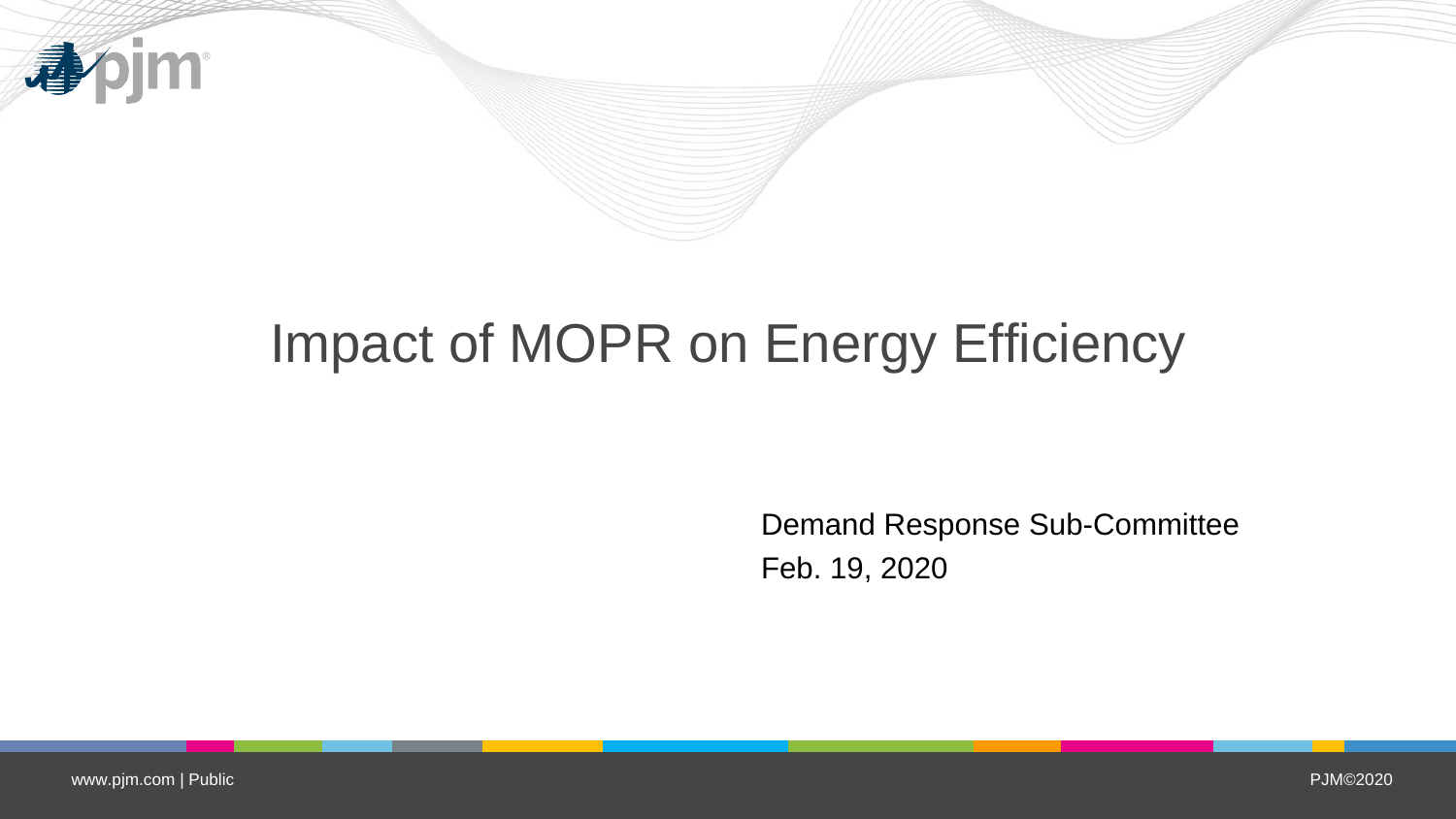

#### Process Overview

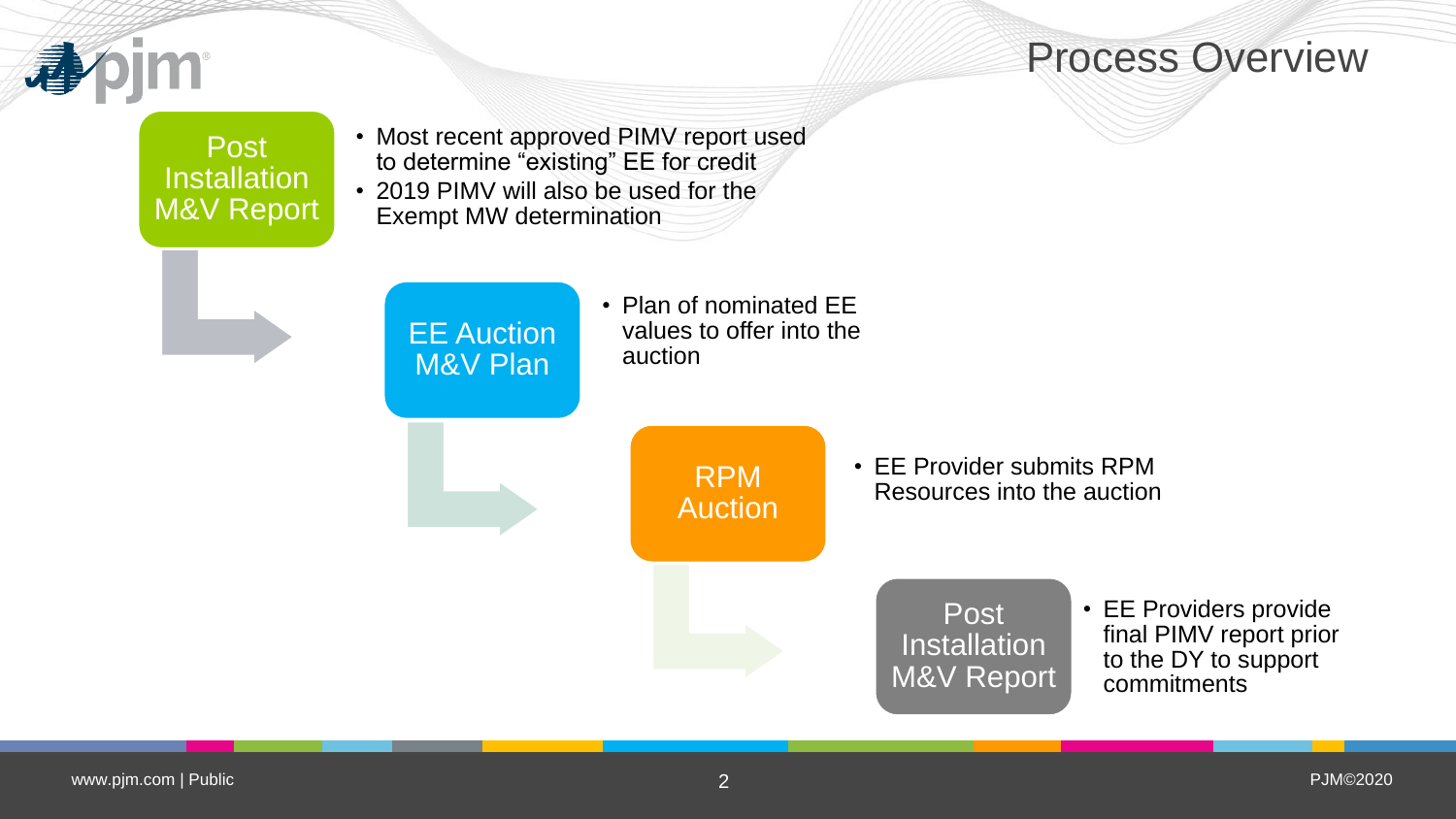#### Categorical Exemption Determination

- Energy efficiency projects can be offered into 4 consecutive Delivery **Years**
- Exemption MW amount is determined for each Installation Period in a Zone/Sub-Zone based on greater of
	- Latest approved PIMV Report prior to 12/19/19, or
	- Cleared MW in an auction prior to 12/19/19

| Eligible<br>Installation<br>Period | 22/23 BRA<br><b>Installation</b><br><b>Periods</b> | <b>Cleared MW</b><br>prior to<br>12/19/19 | <b>PIMV</b><br>Report<br><b>MW</b> | Categorical<br><b>Exempt</b><br><b>MW</b> |
|------------------------------------|----------------------------------------------------|-------------------------------------------|------------------------------------|-------------------------------------------|
| $DY - 4$                           | 2018/2019                                          | 22                                        | 25                                 | 25                                        |
| $DY - 3$                           | 2019/2020                                          | 20                                        | 18                                 | 20                                        |
| $DY - 2$                           | 2020/2021                                          | 5                                         | O                                  | 5                                         |
| $DY - 1$                           | 2021/2022                                          | 0                                         | O                                  | 0                                         |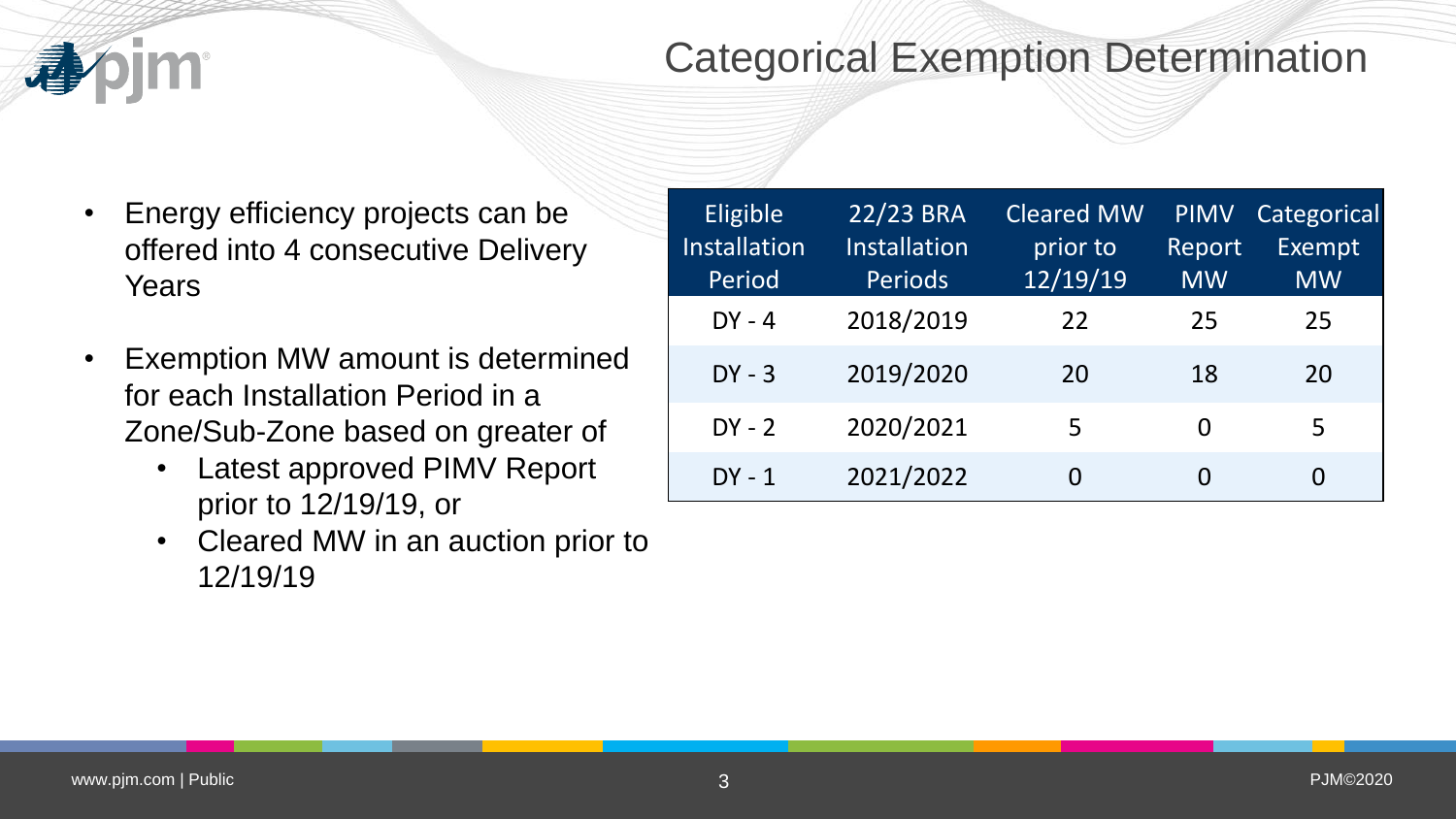

#### Non-Exempt EE: Existing vs New

- Non-Exempt EE refers to any MW amount above the EE categorical exemption
	- May or may not be subsidized
- Non-Exempt Existing MW will be determined for each Installation Period based on the MW cleared after 12/19/2019

| Eligible<br>Installation<br>Period | 22/23 BRA<br><b>Installation</b><br><b>Periods</b> | <b>Prior Offered</b><br>Non-Exempt<br><b>MW</b> | <b>Prior Cleared</b><br>Non-Exempt<br><b>MW</b> | 22/23 BRA<br>Non-Exempt<br><b>Existing MW</b> |
|------------------------------------|----------------------------------------------------|-------------------------------------------------|-------------------------------------------------|-----------------------------------------------|
|                                    |                                                    |                                                 |                                                 |                                               |
| $DY - 4$                           | 2018/2019                                          | 0                                               | O                                               | 0                                             |
| $DY - 3$                           | 2019/2020                                          | 10                                              | 10                                              | 10                                            |
| $DY - 2$                           | 2020/2021                                          | 15                                              | 15                                              | 15                                            |
| $DY - 1$                           | 2021/2022                                          |                                                 |                                                 | 0                                             |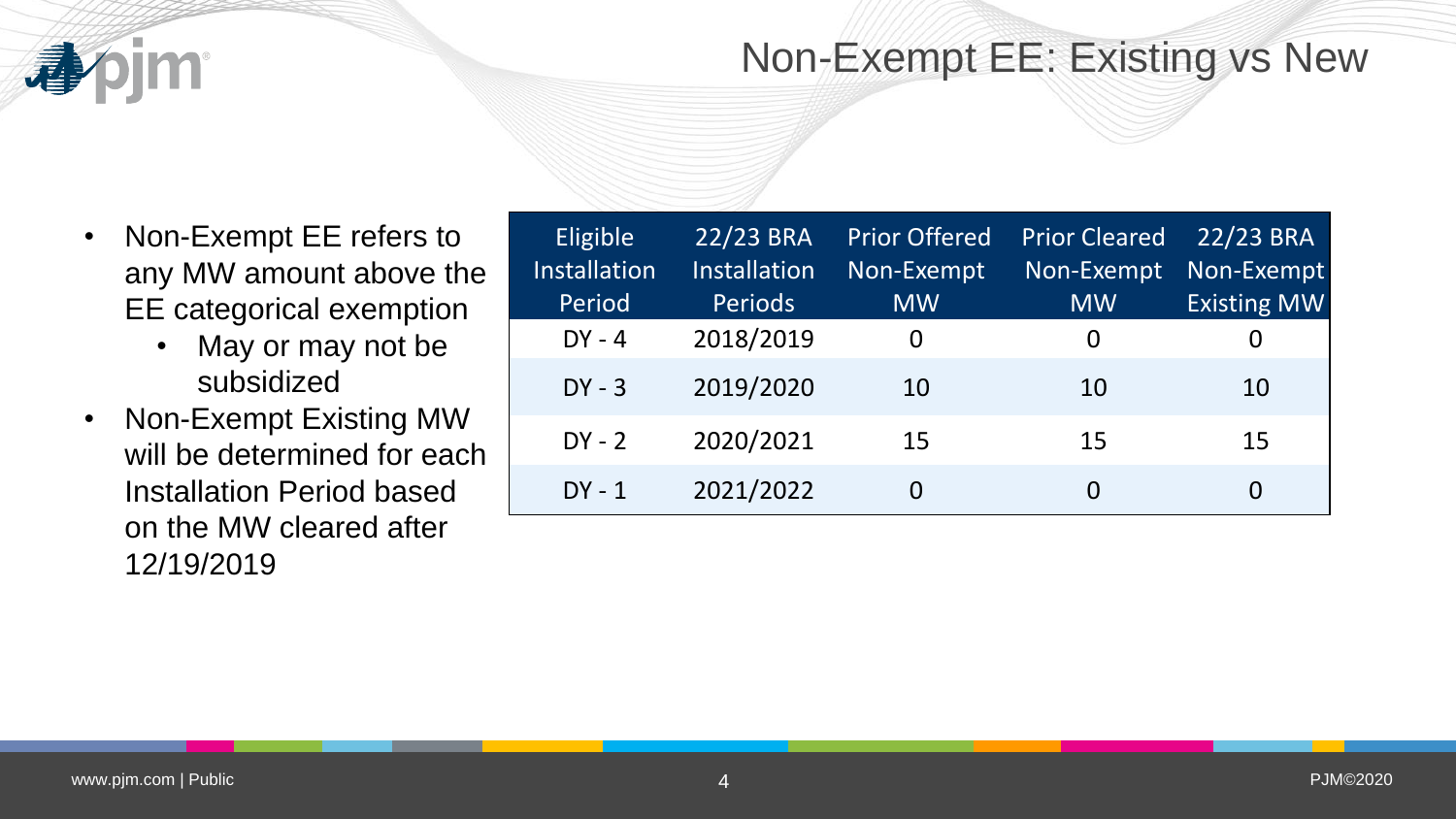## Auction M&V Plan

apjm

| <b>EE Providers certify State-</b>  |
|-------------------------------------|
| <b>Subsidized versus not State-</b> |
| Subsidized MW by linking            |
| Nominated EE values to the          |
| corresponding Resource/Category     |
| in the M&V plan                     |
|                                     |

| <b>Installation</b><br><b>Period</b> | <b>Nominated Resource/</b><br><b>MW</b> | <b>Category</b>        |
|--------------------------------------|-----------------------------------------|------------------------|
| 2018/2019                            | 25                                      | 18/19 EE Exempt        |
| 2019/2020                            | 20                                      | 19/20 EE Exempt        |
| 2019/2020                            | 10                                      | 19/20 EE Existing MOPR |
| 2019/2020                            | 5                                       | 19/20 EE New MOPR      |
| 2020/2021                            | 5                                       | 20/21 EE Exempt        |
| 2021/2022                            | 15                                      | 21/22 EE New MOPR      |

There will be additional categories